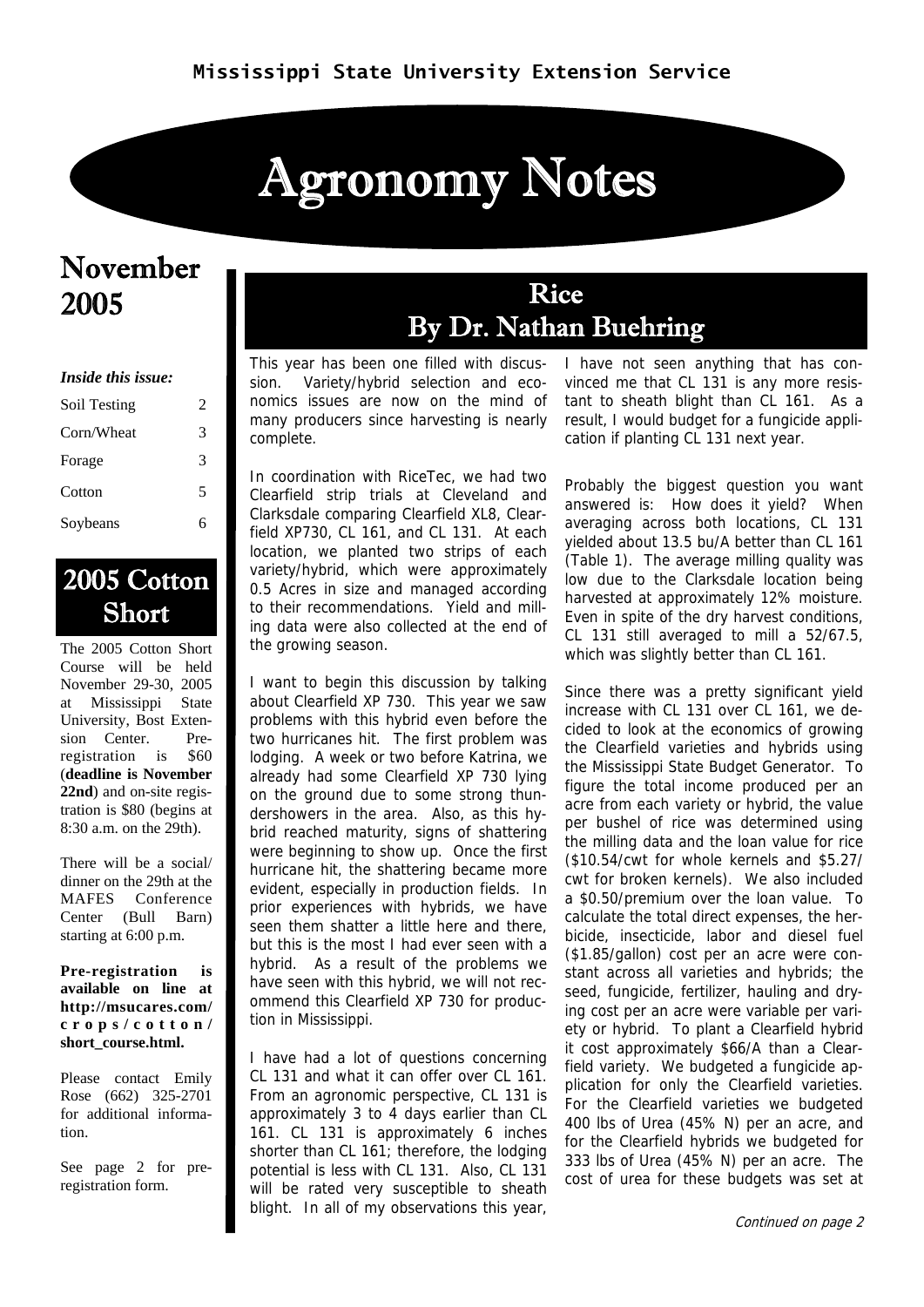#### Rice, Continued from page 1

\$275/ton. The cost of hauling (\$0.10/bu) and drying (\$0.40/bu) the rice was dependent upon yield. The total fixed expenses (equipment and deprecation) were constant across all varieties and hybrids.

CL 131 had the highest value per bushel and Clearfield XL8 had the lowest value per bushel (**Table 2**). Clearfield hybrids produced the most total income, but also had the highest total direct expenses. The returns between CL 131 and Clearfield XL8, only resulted in a difference of \$2/Acre, which puts them nearly equal in economic return.

When looking at the returns of these varieties and hybrids, I thought maybe I had over budgeted something because we were barely making money or losing money. With the high fuel and fertilizer cost along with the low rice prices, the returns on Clearfield varieties or hybrids were not as good as in years past.

Rice acres next year will definitely go down. The price of fuel, fertilizer, and rice will determine how much reduction in acres will occur. If I were a producer looking to cut back on rice acres, I would begin cutting down on Clearfield rice acres and plant soybeans until the price of rice increases or inputs decrease to make Clearfield rice more economical. If the price of rice increased by 20% (~\$4/bu) and the input cost remained the same as this year, the returns on CL 131 and Clearfield XL8 would increase to over \$120/A, which could be more profitable than soybeans.

As a side note, the Annual Area Rice Meeting will be held on November 17, 2005 at 6:00 p.m. at Bolivar County Extension office.

#### **Table 1. Average yield and milling quality across both strip trial locations.**

|                 |                 | Milling (%)  |       |
|-----------------|-----------------|--------------|-------|
|                 | Yield<br>(bu/A) | <b>Whole</b> | Total |
| <b>CL 161</b>   | 144.82          | 50           | 66.5  |
| <b>CL 131</b>   | 158.3           | 52           | 67.5  |
| CL XL8          | 175.62          | 47           | 68    |
| <b>CL XP730</b> | 163.91          | 49           | 67.5  |

| Table 2. Economics of the selected Clearfield varieties and hy-<br>brids. |                                   |                           |                                                   |                                           |                                                             |
|---------------------------------------------------------------------------|-----------------------------------|---------------------------|---------------------------------------------------|-------------------------------------------|-------------------------------------------------------------|
|                                                                           | Value<br>per<br>bushel<br>$($ \$) | Total<br>Income<br>$($ \$ | Total<br><b>Direct</b><br>Ex-<br>penses<br>$($ \$ | Total<br>Fixed<br>Ex-<br>penses<br>$($ \$ | <b>Returns</b><br>Above<br>Total<br>Ex-<br>penses<br>$($ \$ |
| <b>CL 161</b>                                                             | 3.26                              | 472.11                    | 412.25                                            | 91.74                                     | $-31.88$                                                    |
| <b>CL 131</b>                                                             | 3.33                              | 527.14                    | 419.06                                            | 91.74                                     | 16.34                                                       |
| CL XL8                                                                    | 3.23                              | 567.25                    | 461.22                                            | 91.74                                     | 14.29                                                       |
| CL<br><b>XP730</b>                                                        | 3.26                              | 534.35                    | 455.29                                            | 91.74                                     | $-12.68$                                                    |

## Soil Testing By Dr. Keith Crouse

Pelletized lime is very fine ground limestone material that is pelletized with an aid of clay or synthetic binders to typically provide pellets in the 5 to 14-mesh range. Pelletized lime is made up of very fine ground limestone material (finer than 100-mesh) meaning it is a relatively fast-acting material. Depending on the binder used may inhabit disperse of the pellets therefore, increasing the amount of time it would take to neutralize an acid soil. An advantage of pelletized lime is that it is easier to spread compared to pulverized aglime.

One ton of a typical aglime contains about five hundred pounds of particles finer than 100-mesh that bring about rapid soil pH change and the rest of the particles provide medium and long-term acidity neutralization that prevents the need to relime each year. These particles of aglime finer than 100-mesh are used to make up pelletized lime. Even though each ton of aglime has about five hundreds pounds of fine material (finer than

100-mesh), that doesn't mean that five hundreds pounds of pelletized lime has the same neutralization value of one ton of aglime. For most crops, lime should be incorporated into the top 5 to 6 inches of the soil, preferably at least 3 months in advance of planting. MSU-ES Soil Testing Laboratory's lime recommendations assume that limestone being used has a calcium carbonate equivalent (CCE) of 100%.

We are still receiving samples without proper payment or MSU customer identification number. These samples are placed on hold thus effecting the sample turn around. To avoid such delay make sure that the MSU-ES Soil Testing receives the proper payment or customer identification number with the sample.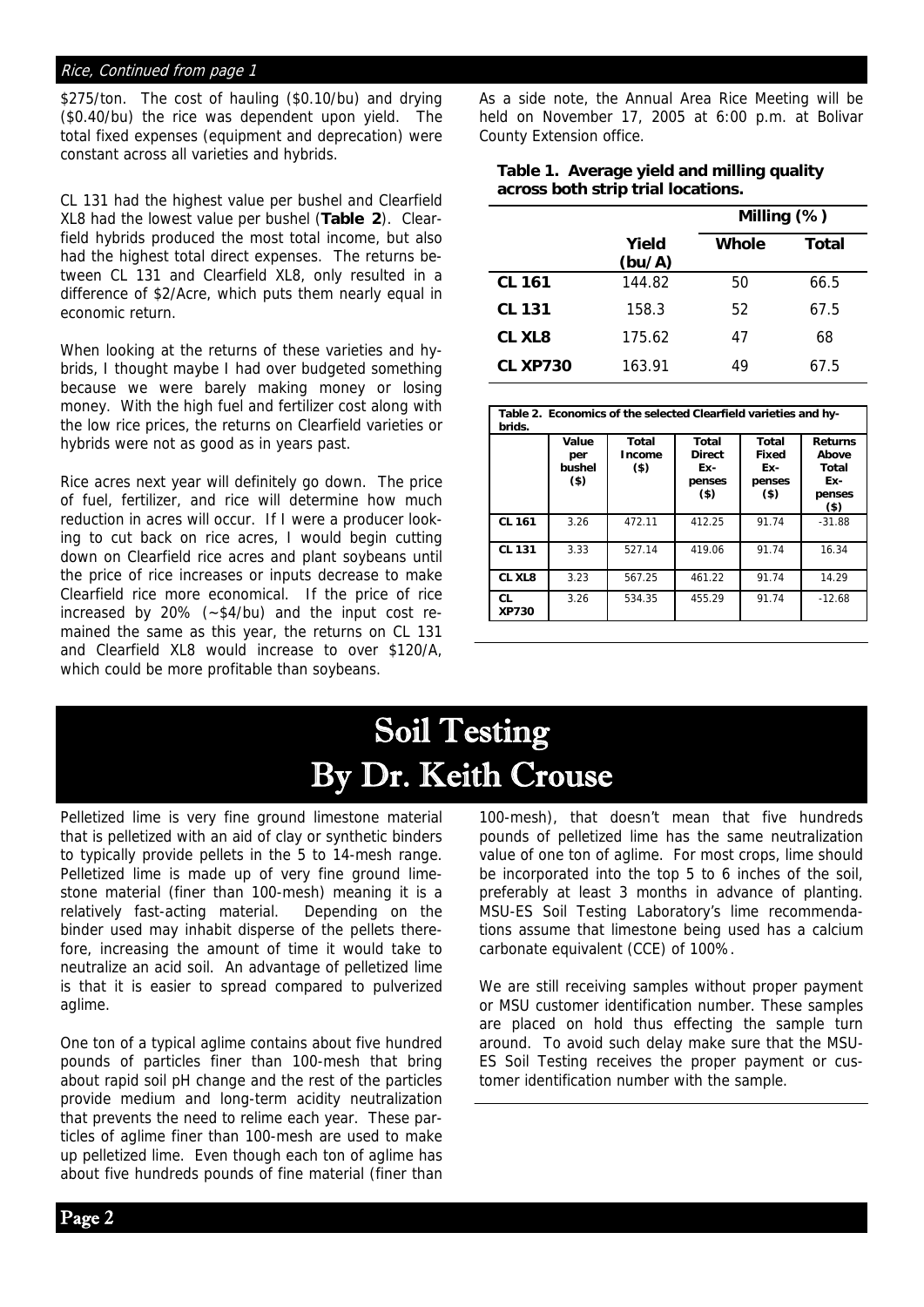# Corn/Wheat By Dr. Erick Larson

#### **Hybrid Trials Available Online**

The MSU Corn for Grain and Grain Sorghum Hybrid Trials are posted online on the MSUcares.com Variety Testing section under "Preliminary Yield Data." Later this month the data will be transferred to "Published Trials" and the publication will be available. Unfortunately, damage from Hurricane Katrina rendered five of the eight trial locations unharvestable.

#### **Minimizing Expenses / Increasing Profit**

Increasing fuel and fertilizer prices have many growers shying away from grain production in 2006. However, I would encourage them not to abandon one of the most beneficial practices employed in the South – crop rotation. Crop rotation benefits are easy to overlook when comparing budgets of crop A vs. crop B, but if growers go back to monoculture systems, the numbers aren't going to pencil out nearly as well. The reason is relatively simple – crop rotation significantly increases productivity of all your crops, while reducing input costs. Reports consistently indicate 10-20% yield advantages for cotton or soybeans grown in rotation with corn on Mississippi farms. Crop rotations normally improve yields because many weed, insect, nematode and disease problems build up when using the same management program every year. Crop rotation systems effectively disrupt many of these cumulative effects, preventing problems, reducing input costs and increasing yields. Crop rotation allows the producer to attack predominant pest problems by altering tillage systems, changing chemistry, and disrupting life cycles. The primary long-term benefit of utilizing corn crop rotation is the improvement of soil physical properties by increasing organic matter, increasing the proportion of large soil aggregates, and increasing soil-water infil-

tration and water holding capacity. This reduces the need for expensive annual deep tillage operations and irrigation. Numerous other beneficial effects of rotation have been reported, including improvements in soil fertility, soil moisture, soil microbes, and phytotoxic compounds and/or growth promoting substances originating from crop residues. A crop rotation system also spreads risk in case of unpredictable problems. Growers can maintain these benefits by continuing to rotate crops on a yearly basis.

#### **WHEAT**

#### **Late Planting**

If factors delay wheat planting, wheat growers in the south may still achieve high yields if wheat meets vernalization requirements (accumulation of cold temperature needed to trigger head development the following spring) and tillering doesn't suffer. Optimum planting dates actually extend through mid-November for the northern part of the state and early December for south MS. Producers can compensate for problems associated with delayed planting by increasing seeding rate and planting varieties with a relatively short vernalization requirement. Fall application or late winter nitrogen application (15-20 pounds per acre) can also be used to stimulate tillering of late-emerging wheat. Diammonium phosphate (DAP 18-46-0) is an excellent fall fertilizer source to broadcast on late-planted wheat because it supplies both nitrogen and phosphorus, which will promote vigorous growth and advance maturity - essentially serving as a "starter fertilizer."

### Forage By Dr. Richard Watson

#### **Mixing Your Forages**

Working in forages presents a fairly unique set of challenges. There are very few other agricultural disciplines where you have to be familiar with so many different crop species, and I don't just mean the plants. Basically, if it is a plant that animals can consume to provide nutrients, it falls in the category of a forage. It seems like the list of potential forage crops continues to grow (no pun intended), some that work, and some that do not. If you look at the Southern Forages book, written specifically for the Southeastern USA, it lists over 60 grasses, legumes, and forage herbs that are use to a greater or lesser extent in this part of the country. The question is "Do we really need that many

choices for our animal production systems?" The answer on an individual farm level is "certainly not", but when considered across a broad range of climate, soils types, production systems, and management practices, this level of species diversity becomes more necessary. In this article I want to address forage species diversity on an individual farm level. Specifically, I want to compare single species forage production systems with those that use two or more forage species.

#### **Single species forage systems**

Single species forage production systems are generally more common throughout Mississippi than multiple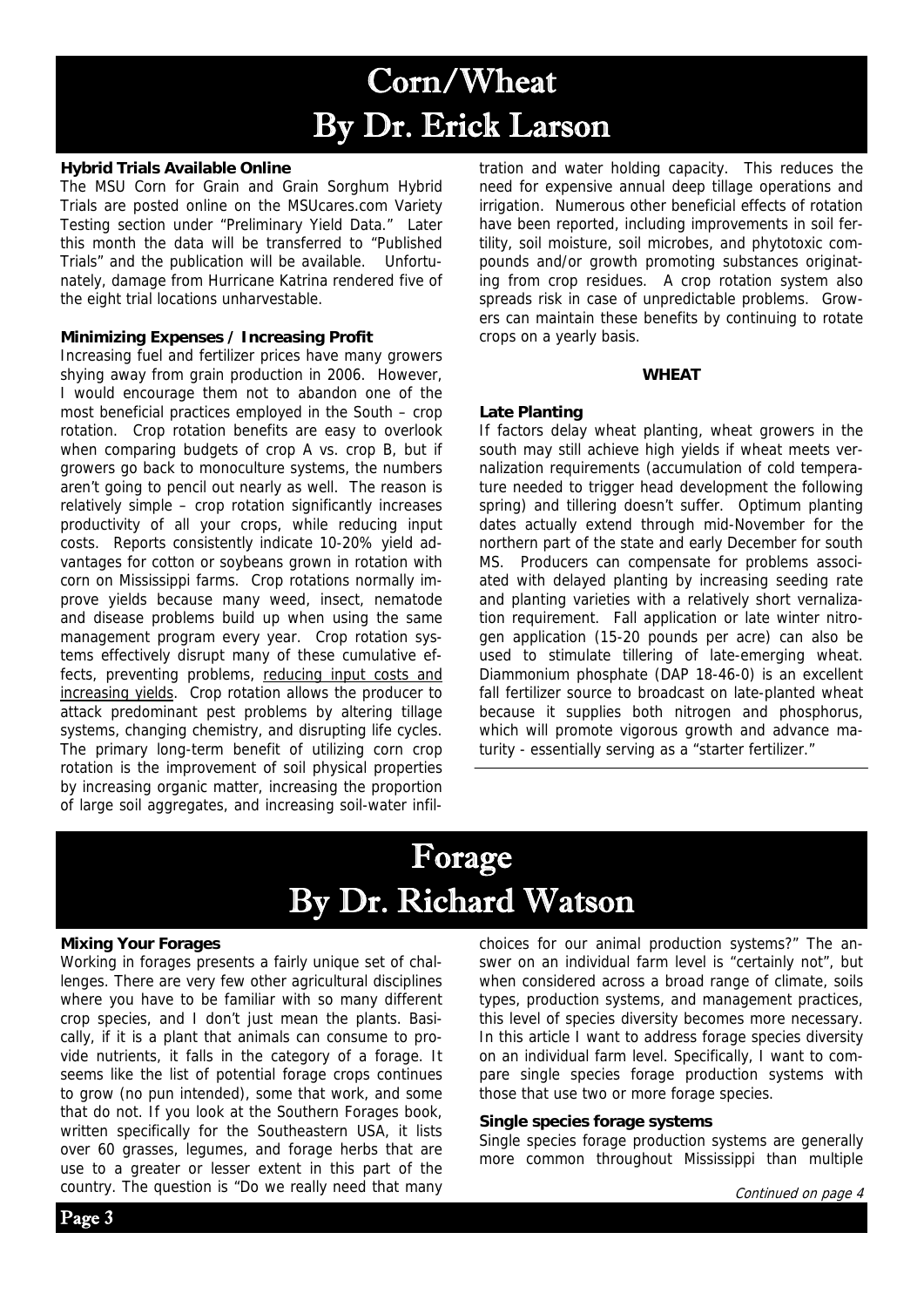#### Forage, Continued from page 3

species systems. Bermudagrass and Bahiagrass dominate most of the state's pasture and hay land, and form the basis of almost all of the single species production systems. These grasses have dominated for several reasons: 1. They are well adapted to the climate and soils in Mississippi, 2. They produce a lot of forage and store as well as hay, and 3. They persist under a wide range of management and fertilization conditions. Of all the reasons for the dominance of these two species it is probably the management and fertility aspects that are most important. The truth is, these grasses are not only relatively easy to manage, they are very forgiving of less than ideal management. Therefore, it is hard to go past them when forage systems are based on continuous grazing and extensive hay production/feeding.

However, we are facing increasing problems with single species systems. The expense of the high nitrogen inputs required to maintain high yields of perennial summer grasses, and the need to make and feed a lot of hay have greatly increased the costs of production. Single species systems, in particular the perennial summer grasses, can also restrict animal production due to relatively poor quality during late summer and a short growing season.

The increase in costs, and need for longer growth periods of quality forage, means that we must look towards different forages and improved forage management practices to meet these needs. The primary challenges are finding forages that will minimize stored feed requirement by extending the growing season, improve overall forage quality, and reduce the need for high fertilizer inputs.

#### **Multiple species forage systems**

As the name implies, multiple species systems use two or more forage species. There two main types of multiple species systems 1. Individual Crop systems where the forages are planted and managed on separate areas of the farm, or on the same area in different growth seasons (e.g. annual ryegrass overseeded on summer perennial pasture), and 2. Mixed Pasture systems where two or more forages are established in the same pasture and have similar or overlapping growth seasons. Both systems have pros and cons. I should note here that it is quite possible to have both systems running on the same farm i.e. you may have pastures that are mixed and other areas that are managed as single species crops.

#### **Individual Crop Systems**

Individual Crop Systems are, in fact, several single species systems on the same farm. For example, you may have an area designated for warm-season production, such as bermudagrass or bahiagrass, and an area devoted to cool-season production, such as tall fescue. Overseeding warm-season perennial pastures with

cool-season annuals also falls under an Individual Crop System, as you are managing each crop separately, albeit on the same area. The main benefit of the individual crop system is that they are often easier to manage, as you are able to apply management practices that are specific to the crop rather than try to juggle the needs of the many different species in a mix. It is also easier to match a specific forage species to certain areas of your farm that have the appropriate soil type and may suit your animal program better. For example, you may have a mix of hill and bottomland, which are more suitable for bermudagrass and tall fescue respectively, or you may wish to establish your cool-season pastures closer to working facilities so you can more easily deal with cows during calving and mating.

The downside to this system (with the possible exception of overseeded annuals) is that there will be times of the year that each area will not be productive (e.g. a warm-season perennial pasture will not be very productive from November through March, and, in most years, you will be unable to graze tall fescue pastures in July and August). However, lack of production per se is not really the problem in Mississippi, it is really the distribution of that production throughout the year that is most important. For example, well-fertilized common bermudagrass can yield up to 3-5 tons per acre in an average Mississippi summer (hybrids will yield much higher than this), which can be enough forage to meet the annual dry matter requirements of a 1100 lb cow. The problem is that almost all of this production is done in a 6-7 month period leaving large excess in the summer (need to make a lot of hay), and nothing in the winter (need to feed a lot of hay). If you take that same acre of land and put half of it in tall fescue you will still have annual yields of 3-4 tons but that yield will be spread out over 12 months, which will significantly reduce or even eliminate the need for hay production/feeding.

#### **Mixed Pasture Systems**

In a mixed pasture you are trying to find forage species that will co-exist to improve quality and productivity of the pasture. One of the main advantages of a mixed pasture system, from a forage production standpoint, is the potential to utilize the same acre in a year-round grazing program. However, this can be difficult in the Mississippi environment (particularly south Mississippi) where at least one of the species needs to be a warmseason forage. In north Mississippi, tall fescue, bermudagrass, and dallisgrass will "naturally" co-exist in the same pasture, effectively giving a 12-month production system. Further south, where tall fescue cannot be grown reliably, annual ryegrass must be oveseeded to cover cool-season production.

In Mississippi, the single most important example of mixed species pastures is the legume (e.g. clovers) grass mix. With a wide range of annual and perennial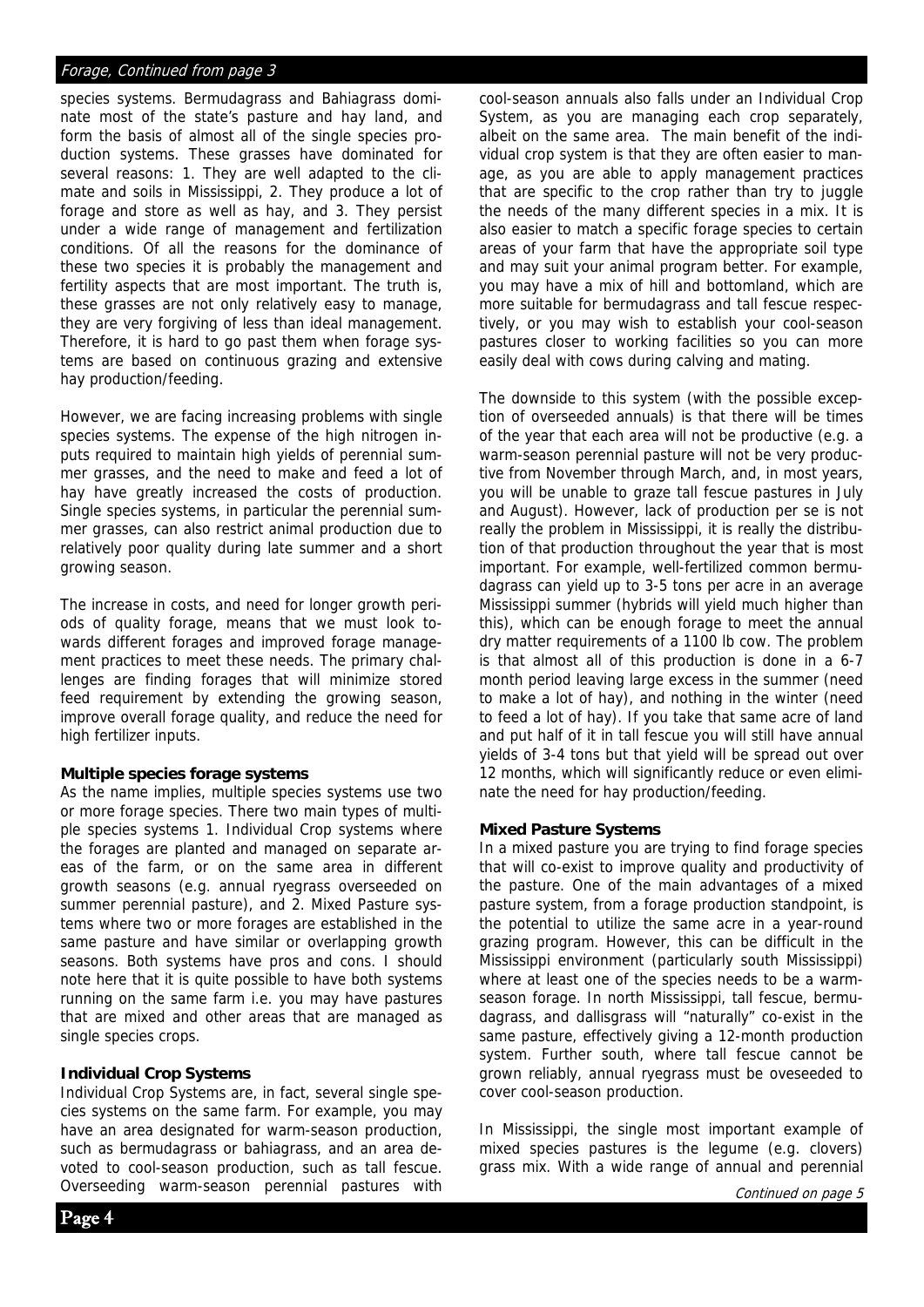#### Forage, Continued from page 4

clover species available to us, there are very few situations where introduction of a legume will not have a great benefit. As mentioned in my last Cattle Business article, legumes provide a significant amount of organic nitrogen that can offset or even eliminate the need for expensive inorganic nitrogen fertilizer. Legumes can also significantly improve the nutritional quality of pasture grasses, particularly the warm-season ones, and can extend the growth seasons.

The main challenges with mixed species systems is choosing forages that are compatible, and then applying management practices that 'optimize' the productivity of the mix.

#### **Choosing forage species to put in a mix**

It is no secret that there are some forages that will grow well together and others that will not. It is important to understand that there are several factors that determine the compatibility of different forages. First, the forage species must at least have similar fertility, soil type, and climatic requirements. Second, each species must be able to occupy a separate ecological niche within the pasture without competing too much with the other species. For example, bahiagrass has a very dense sod and will dominate the pasture in harsh low fertility environments leaving no room for other less hardy forages to survive. On the other hand, a more open bunch grass (e.g. tall fescue) sod is more amenable to including other species such as clovers. Third, fertilization and grazing management practices must be suitable for all species in the mix. For example, if you have a bermudagrass/tall fescue mix and put all your

nitrogen fertilizer out in the summer you will end up favoring the bermudagrass and losing the tall fescue. The best way to graze mixed pastures is in a rotational system where grazing pressure (animal numbers, and duration) can be easily controlled. Rotational grazing prevents less grazing tolerant species, such as most clovers, from being overgrazed and will also help the productivity of the other more hardy species in the mix. The Southern Forages book, written by Drs. Ball, Hoveland and Lacefield, is an excellent reference material for learning about the forage species that work in our environment.

#### **Some possible mixes**

| <b>Base species</b> | <b>Companion species</b>                                                                                                                                                                                                                                                                                                                                                             |
|---------------------|--------------------------------------------------------------------------------------------------------------------------------------------------------------------------------------------------------------------------------------------------------------------------------------------------------------------------------------------------------------------------------------|
| <b>Bermudagrass</b> | 1. Often can be found 'naturally' with other warm-<br>season species such as bahiagrass and dallisgrass.<br>2. White clover will persist in bermudagras if the pH<br>is above 6 and it is not overgrazed. Durana white<br>clover is one of the best options in bemudagrass.<br>3. Annual ryegrass, small grains and annual clovers<br>all work well when overseeded on bermudagrass. |
| <b>Bahiagrass</b>   | 1. It is very hard to get other forage species to exist<br>in bahiagrass.<br>2. The best options are generally overseeded winter<br>annual clovers and grasses.                                                                                                                                                                                                                      |
| <b>Dallisgrass</b>  | 1. White and Red clover will generally grow very<br>well in a Dallisgrass pasture.<br>2. Dallisgrass can also be overseeded with winter<br>annuals.                                                                                                                                                                                                                                  |
| <b>Tall fescue</b>  | 1. White clover works very well with Tall fescue.<br>2. On soils that are moist in the summer Red Clover<br>is another good option.<br>3. While Tall fescue may co-exist with bermudagrass<br>it will generally be easier to establish and manage<br>alone.                                                                                                                          |

### **Cotton** By Dr. Tom Barber

As we move into November, the 2005 cotton season is close to completion. There are scattered fields left to pick but overall the crop has been harvested. The dry conditions during October have allowed for a speedy harvest. According to the Mississippi Agricultural Statistics service we are way ahead of schedule for cotton harvest comparing to 77% harvested this time last year and a 5 year harvest average of 73%. The USDA Ag report released at the first of October estimated cotton yields at 895 lbs/A. I do not believe that this report has taken into account the losses received from Hurricane Rita. However, the next report should include these losses and we will most likely see these yields decrease once the total loss from Rita has been calculated.

Many decisions will be made in the next several months and one of the most important will be which variety to plant. The Mississippi variety trial plots have been harvested, but we are waiting on the gin turnout before

we release the data. We should have the data analyzed and available for you in the near future. The most important thing to rely on in your variety selection is past experience. Proven performers on your farm over the last two to three years are the best choices. Remember we have had two seasons with good growing conditions and the past season with hot and dry conditions. The variety that has performed well over the last three years with variable conditions will most likely perform well again. It is important to spread the risk by choosing at least three to four varieties with differences in maturity. Many new varieties were planted this season and have done well on small acreage. It is also important to look at the fiber characteristics along with yield as you pick which varieties to plant.

Next season the introduction of new technology such as Flex, Flex BGII, Flex WideStrike and Roundup Ready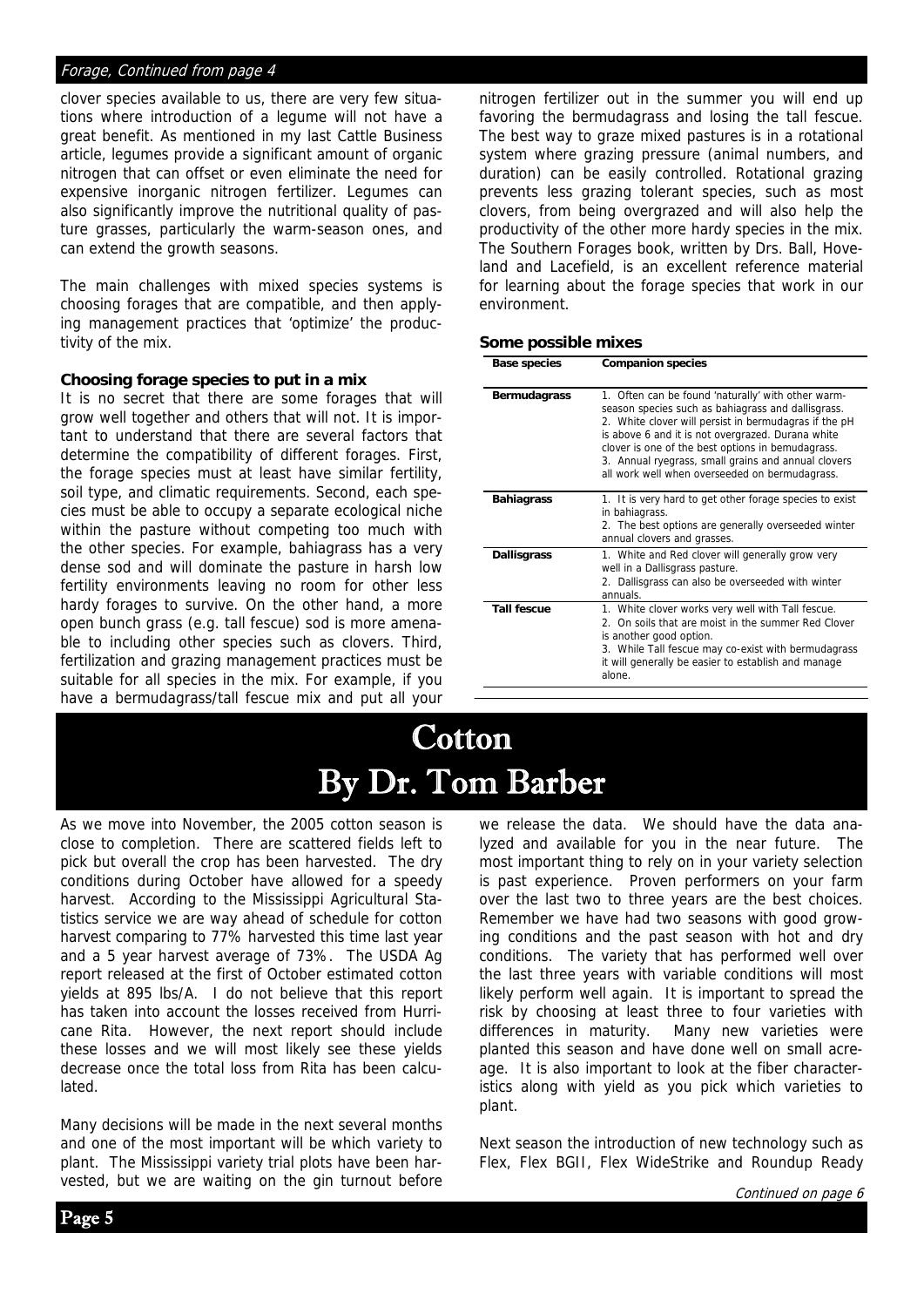#### Cotton, Continued from page 5

WideStrike cotton varieties will offer more choices for the Mississippi cotton producer. The flex system will allow producers to apply a glyphosate product (Roundup and others) over the top of cotton from planting to 60% open boll. Therefore the dreaded 5 leaf window will be eliminated in this system. Over the last several years Dan Reynolds has conducted many studies evaluating the effect of glyphosate applied numerous times on flex cotton from planting until harvest. The results from his research have shown no detrimental effect or yield loss when Roundup was applied with high rates to flex cotton, at any time during the growing season. The Flex cotton technology is sound as far as cotton tolerance, however we are still uncertain that the new flex cotton varieties will yield with our current Roundup Ready varieties. This new technology will only be available in Flex and Flex BGII or Flex Widestrike. The BollGard II and WideStrike lines provide increased worm protection with 2 BT genes instead of 1 BT gene which is represented in current BollGard varieties. In trials conducted by Angus Catchot, both the BollGard II and the WideStrike technology increased worm control over BollGard.

Many of these flex varieties were planted in MAFES variety trials and seed production fields in Mississippi. The preliminary data looks fairly good on these new flex lines. However we still do not have enough yield and agronomic information for me to be comfortable. It is important to try this new technology and new varieties on **SMALL** acreage only.

Verticillium Wilt: I walked many complaints on Verticillium wilt (Vert) this season. The majority of the fields I walked were planted in Stoneville 5599 BR. This variety, in some cases, does not seem to be as tolerant as others, however conditions were favorable this year and it is a possibility that we will not see these conditions again next year. If your field has had a history of Vert, I would strongly consider planting a more tolerant variety and also burying the cotton stalks and stubble to reduce overwintering. Vert seems to intensify under conditions of poor soil drainage and potassium deficient areas. Therefore, it is important to have good drainage (raised bed) and adequate levels of potassium to reduce disease severity.

Nematodes: This fall when you are soil sampling remember to pull some nematode samples as well. Many growers have told me that their yields continue to slip every year in some fields. In most cases when we sampled, these fields were very high in either Root Knot or Reniform nematode. Reniform populations continue to rise and spread every year. In situations where high populations are present, a rotation to Corn or Milo is one way to reduce Reniform levels. If Root Knot populations are high, Milo is the best choice for rotation. If the levels of either nematode are above threshold levels, I would at least include Avicta as a seed treatment or use Temik in-furrow at 5lbs per acre. Heavier populations may require an additional sidedress application of Temik (at least 5lbs) by pinhead square. Growers who have utilized the side-dress application seem to be pleased. Another alternative is applying Temik at 7.4 lbs at about 4 to 5 leaf cotton. Gary Lawrence at Mississippi State University has found benefits to applying 8ozs of Vydate at pinhead with a follow-up application 14 days later. For extreme populations (10-30X threshold) the best control method seems to be Telone at 3 gallons per acre, however this is also the most expensive and the most difficult to apply.

### Soybeans By Dr. Alan Blaine

It has been a long growing season, but with all the field activities going on this year time has flown by. We just completed harvest last week and although rust never materialized we feel we are in better shape to answer questions regarding rust.

Our sentinel efforts were successful and these plots will be utilized in the future. In addition, numerous fungicides, fungicide combo's, and timings were evaluated. Although many questions remain unanswered we feel we are in a much better position to deal with rust.

In MS those of us working in soybeans feel that the southern US missed a great opportunity regarding rust. The inoculum potential this season was so low that it took a long time for rust to start to move. This is evidenced by the fact that it took so long to be found in a second location.

Once sentinel plots begin to exhibit symptoms of rust additional fields begin to show up. We feel the destruction of sentinel plots with rust would have contributed greatly toward reducing the inoculum potential. We are not saying this would control rust but it could have helped delay the onset in the U.S.

Kudzu, although a host appears to be a poor host. We have searched numerous plants all summer and nothing is a better indicator than soybeans. Delaying the spread could save U.S. farmers millions of dollars. However, I realize many disagree. But, the opportunity to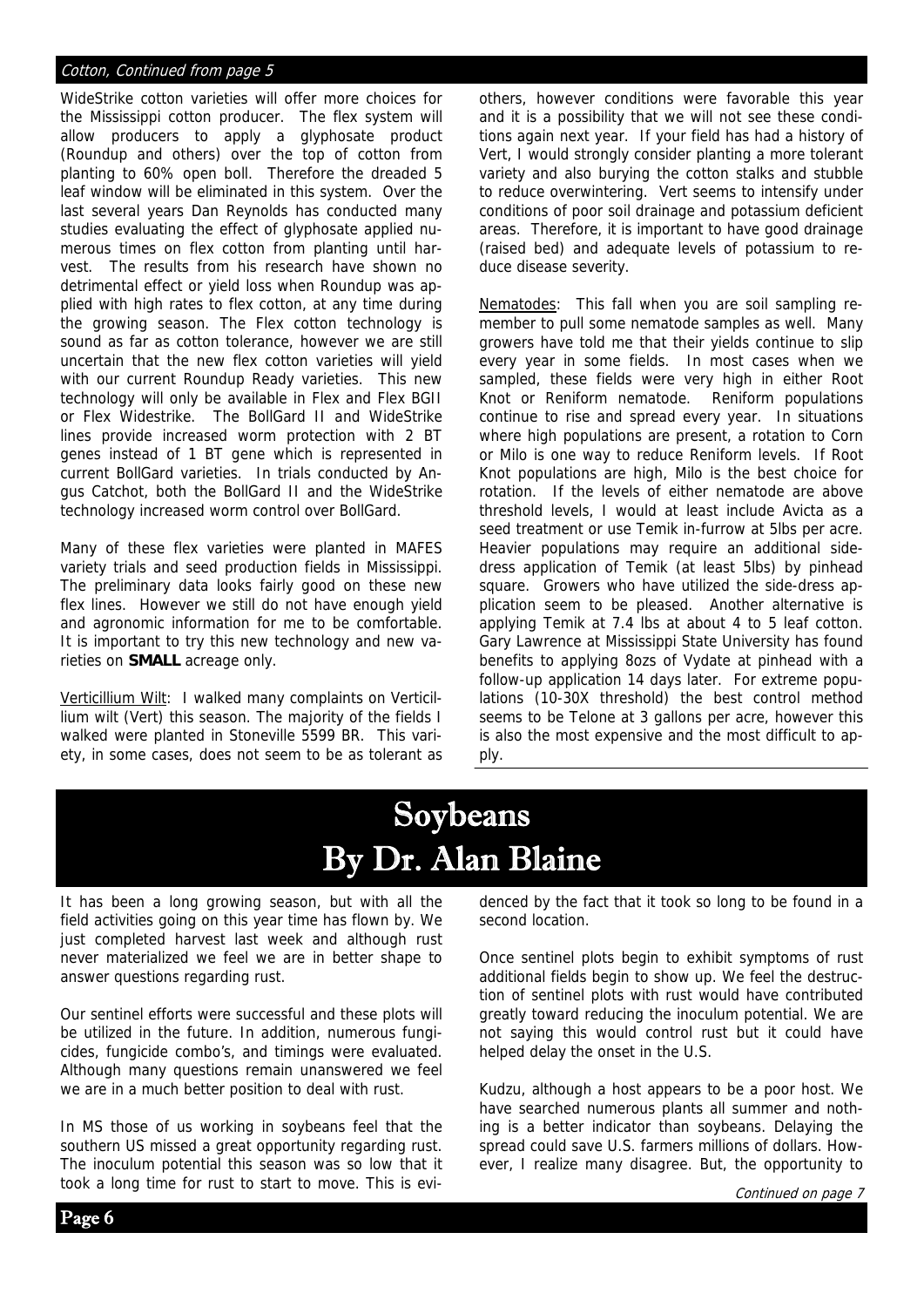#### Soybeans, Continued from page 6

work on a new disease clouded some folk's vision as far as the big picture is covered.

Sure we need to learn more about this disease but early on we can learn from other countries and those working in containment facilities (short-term). Once rust becomes well established we can then begin our field efforts. I refuse to believe anyone who says this was not an option when I reflect on the success of bollweevil eradication. Our field experience and the input we receive from other pathologists particularly Moe Bondy in Beltsville, MD, makes us feel it is an option that should be considered.

We realize that rust can move on its own but it sure is ironic that Mississippi destroyed their sentinel plots once rust was found and to date have found rust in only one grower field, 5 miles from the first sentinel plot. Other factors played a role but even after two hurricanes in the immediate area no rust has been found as of 10-25-05.

Below is a preliminary shortlist that includes only Group 4 maturity varieties. Group 5 data is being summarized. I hope this partial list is helpful and we will complete the entire list once Group 5 data is compiled.

|                          |                                                                  |                    | 2006 SOYBEAN VARIETY SHORT LIST (Preliminary) |        |                    |
|--------------------------|------------------------------------------------------------------|--------------------|-----------------------------------------------|--------|--------------------|
|                          | <b>RR Maturity Group III's</b><br><b>Promising New Varieties</b> |                    |                                               |        |                    |
|                          |                                                                  | <b>Stem Canker</b> | Dyna-Gro                                      |        | <b>Stem Canker</b> |
| Asgrow                   | 3906                                                             |                    |                                               | 31J39  |                    |
| Delta King<br><b>DPL</b> | 3968                                                             |                    | MorSoy                                        | 3883N  |                    |
|                          | 3861                                                             |                    |                                               |        |                    |
| Pioneer                  | 3900                                                             |                    |                                               |        |                    |
|                          |                                                                  |                    | <b>Conventional Maturity Group IV's</b>       |        |                    |
|                          |                                                                  | <b>Stem Canker</b> | <b>Promising New Varieties</b>                |        | <b>Stem Canker</b> |
| <b>DPL</b>               | 47485                                                            |                    |                                               |        |                    |
| Progeny                  | 4910                                                             |                    |                                               |        |                    |
|                          |                                                                  |                    | RR Maturity Group IV's (Early)                |        |                    |
|                          |                                                                  | <b>Stem Canker</b> | <b>Promising New Varieties</b>                |        | <b>Stem Canker</b> |
| Asgrow                   | 4201                                                             |                    | Armor                                         | GP-454 |                    |
| Asgrow                   | 4403                                                             |                    | Delta Grow                                    | 4660   |                    |
| DeKalb                   | 4651                                                             |                    | Delta Grow                                    | 4460   |                    |
| Delta King               | 4461                                                             |                    | Delta King                                    | 4667   |                    |
| <b>DPL</b>               | 4546                                                             |                    | <b>FFR</b>                                    | 4545   |                    |
| Dyna Gro                 | 3443                                                             |                    | MorSoy                                        | 4665   |                    |
| <b>GARST</b>             | 4612                                                             |                    |                                               |        |                    |
| Hornbeck                 | 4623                                                             |                    |                                               |        |                    |
| Progeny                  | 4401                                                             |                    |                                               |        |                    |
| Terral                   | 45R14                                                            |                    |                                               |        |                    |
|                          |                                                                  |                    | RR Maturity Group IV's (Late)                 |        |                    |
|                          |                                                                  | <b>Stem Canker</b> | <b>Promising New Varieties</b>                |        | <b>Stem Canker</b> |
| Asgrow                   | 4903                                                             |                    | Asgrow                                        | 4703   |                    |
| Delta Grow               | 4970                                                             |                    | AGVenture                                     | 50D2N  |                    |
| Delta Grow               | 36M49                                                            |                    | Pioneer                                       | 94M80  |                    |
| Delta King               | 4967                                                             |                    | Progeny                                       | 4804   |                    |
| Delta King               | 4866                                                             |                    |                                               |        |                    |
| <b>DPL</b>               | 4724                                                             |                    |                                               |        |                    |
| Dyna Gro                 | 3481                                                             |                    |                                               |        |                    |
| GARST                    | 4999                                                             |                    |                                               |        |                    |
| Hornbeck                 | 4924                                                             |                    |                                               |        |                    |
| Morsoy                   | 4802                                                             |                    |                                               |        |                    |
| Morsoy                   | 4993                                                             |                    |                                               |        |                    |
| Pioneer                  | 94B73                                                            |                    |                                               |        |                    |
| Progeny                  | 4949                                                             |                    |                                               |        |                    |
| ${\sf RC}$               | 495                                                              |                    |                                               |        |                    |
| Page 7                   |                                                                  |                    |                                               |        |                    |